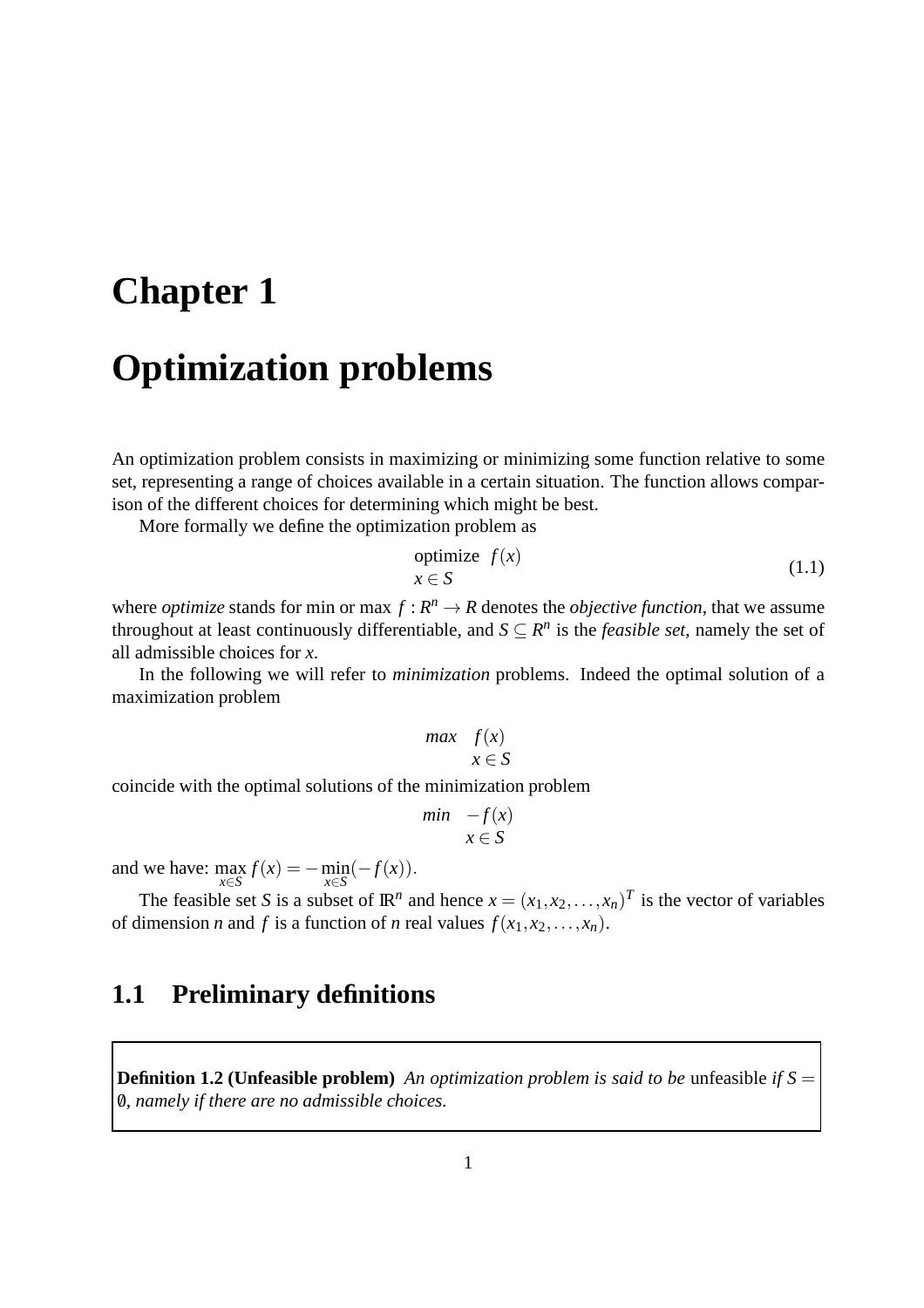**Definition 1.3 (Unbounded Problem)** *A minimization (maximization) problems is* unbounded below (above) *if for any value*  $M > 0$  *a point*  $x \in S$  *exists such that*  $f(x) < -M$ .

An example of unbounded problem is  $\min_S f(x) = x^3$  with  $S = \{x : x \le 2\}$ . Indeed for  $x \to -\infty$ , the function  $f \rightarrow -\infty$  too. Please note that the same function may admits a minimizer on a different feasible set. For example consider  $S = \{x : x \ge 0\}$ , ad the problem is no more unbounded.

**Definition 1.4 (Global minimizer or optimal solution)** *A point x*<sup>∗</sup> *is a* global minimizer *if*

$$
f(x^*) \le f(x) \text{ for all } x \in S.
$$

*When S is an open set (in particular when*  $S := \mathbb{R}^n$ ) we refer to unconstrained minimizer; *otherwise we refer to a constrained minimizer.*

An optimization problems admits a solution if a global minimizer  $x^* \in S$  exists. The corresponding value  $f(x^*)$  is called *optimal value*.

Per esempio, se si pone  $f = x^2$  e  $S = \mathbb{R}$ , l'ottimo è l'origine, e il corrispondente valore ottimo è zero. Se si prende  $S = \{x : x \ge 2\}$ , l'ottimo è 2 e il valore ottimo 4.

Generally, we look for a global minimizer  $x^*$  of  $f$ , namely a point where the function attains its least value. The formal definition is The global minimizer can be difficult to find, as it will be clearer in the following. Indeed most algorithms are able to find only a local minimizer, which is a point that achieves the smallest value of *f* only in its neighborhood. Formally, we say:

**Definition 1.5 (Local minimizer)** *A point*  $\bar{x} \in S$  *is a* local minimizer *if there exists a neighborhood*  $\mathcal{N}(\bar{x}, \rho)$  *of*  $\bar{x}$  *such that* 

$$
f(\bar{x}) \le f(x) \text{ for all } x \in \mathcal{N} \cap S.
$$

*A point*  $\bar{x} \in S$  *is a* strict local minimizer *if there is a neighborhood*  $\mathcal{N}(\bar{x}, \rho)$  *of*  $\bar{x}$  *such that* 

$$
f(\bar{x}) < f(x) \text{ for all } x \in \mathcal{N} \cap S \text{ with } x \neq \bar{x}.
$$

Of course any global minimizer is also a local one, but not vice versa.

It can also happen that the objective function is bounded below on *S*, namely that:

$$
\inf_{x \in S} f(x) > -\infty,
$$

but *there exists no global minimizer* of *f* on *S*. "Solving" an optimization problem meams,

- verify if the feasible set in not empty or conclude that feasible solutions do not exist;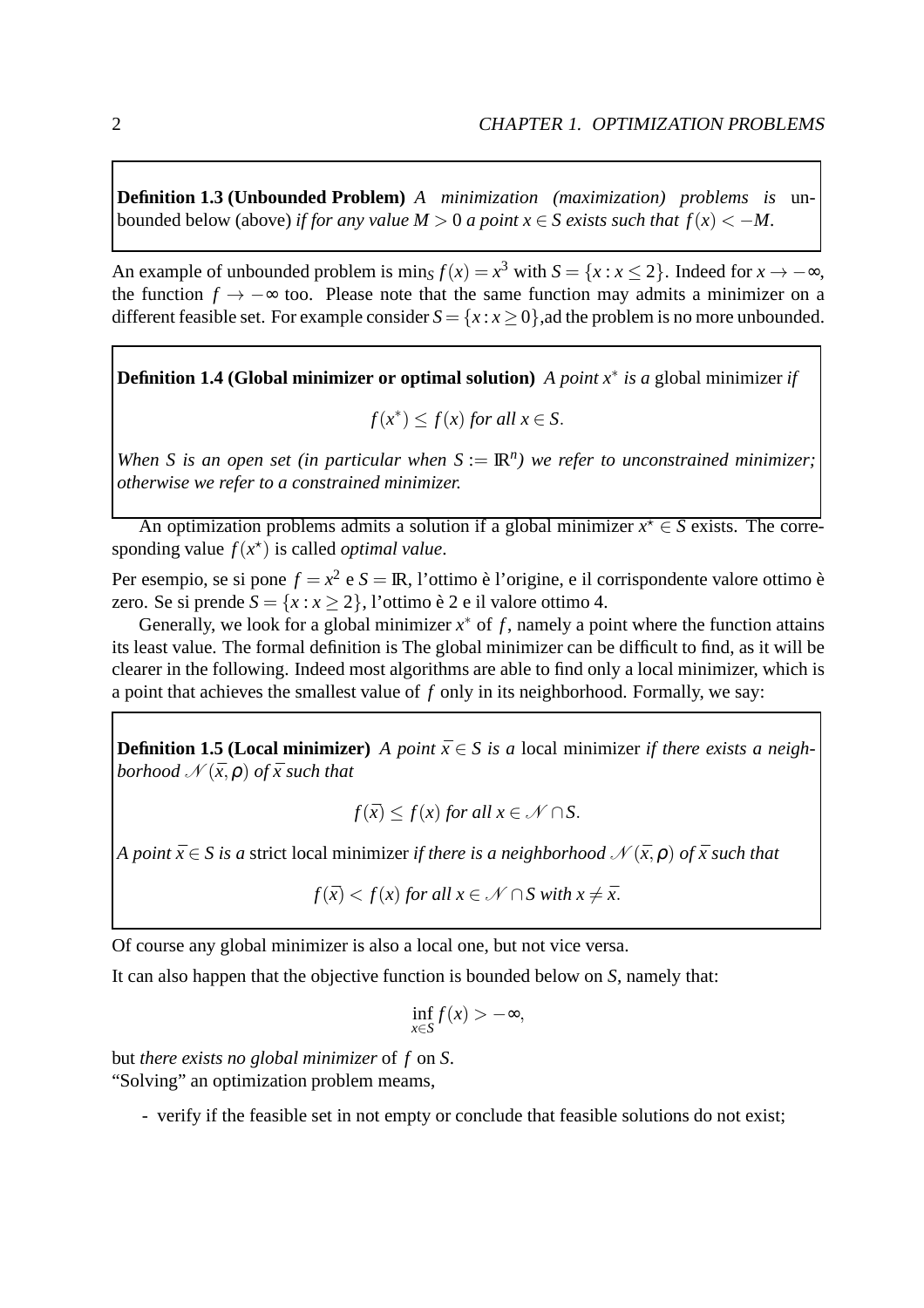- verify if an optimal solution exists or prove that the problem do not admit solutions;
- find an optimal solution

## **1.6 Class of problems**

#### • **Continuous Optimization**

The variables x can take values in  $\mathbb{R}^n$  (continuous values); we can further distinguish in

- **–** *constrained problems* if *S* ⊂ IR*<sup>n</sup>*
- $-$  *unconstrained problems* if  $S = \mathbb{R}^n$ .

#### • **Discrete Optimization.**

The variables  $x$  can take values only on a finite set; we can further distinguish in:

- $\blacksquare$  *integer programming* if  $S \subseteq \mathbf{Z}^n$
- $\blacksquare$  *boolean optimization* if *S* ⊆ {0, 1}<sup>*n*</sup>.

#### • **Mixed problems.**

Some of the variables are continuous and soe are discrete.

The feasible set is usually expressed by a finite number of equality or inequality relations.

Formally consider the functions  $g_i : \mathbb{R}^n \to \mathbb{R}$ ,  $i = 1, ..., m$  a feasible set defined by inequality constraints is

$$
S = \{x \in \mathbb{R}^n \mid g_1(x) \leq 0, \ g_2(x) \leq 0, \ \ldots \ , \ g_m(x) \leq 0\}.
$$

Each inequality  $g_i(x) \leq 0$  is called *constraint* and the feasible set is made up of points solving the system of nonlinear inequalitiees

$$
g_1(x) \le 0\n g_2(x) \le 0\n g_3(x) \le 0\n \vdots\n g_m(x) \le 0
$$

Please note that any constraint of the form  $g(x) \ge 0$  can be reported in the form above by simple multiplying by minus one, namely  $-g(x) < 0$ . Further an equality constraint  $h(x) = 0$  can